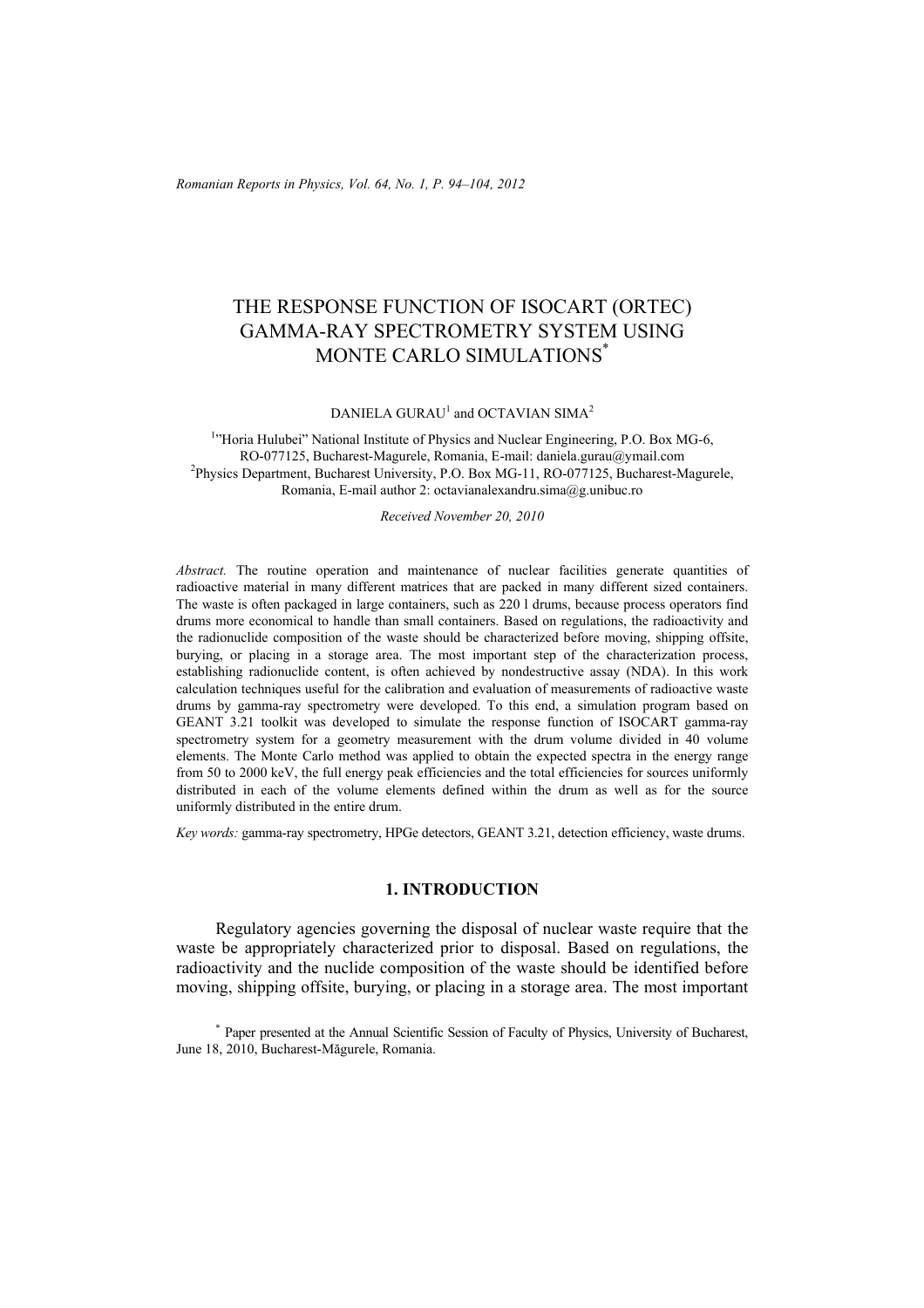step of the characterization process establishing radionuclide content is often achieved by nondestructive assay (NDA). Current methods for the NDA of radioactive waste in 220 l drums rely on the assumption that both the drum matrix and the activity are homogeneously distributed within the drum. When this condition is not met and the matrix is non-homogeneous, large assay errors can result. A number of researchers have studied the calibration techniques of gamma spectrometry for the radioactive waste drums [1-13]. Several techniques based on gamma-ray measurements are commonly available and of great utility in this area, which specifically provide simple and cost-effective solutions to these gamma-ray measurement problems. For example ORTEC developed the following techniques: ISOCART, QED, SGS and TGS [14]. Among them, the ISOCART method for waste assay is the most versatile in its ability to measure a wide range of waste containers including large containers and objects that can only be measured in situ.

For health physics, engineering, industry and environmental measurements, an HPGe detector is one of the most fundamental instruments among all the radiation detection systems used. The knowledge of the detection efficiency which varies strongly with the source to detector distance, due to the geometry and absorption factors, is essential for operating these systems. The experimental efficiency calibration by the use of a specific standard source provides by far the most accurate calibration in any measurement configuration [15]. However, sometimes it can be difficult or even impossible to apply experimental calibration in the case of volume samples because the calibration source should be physically and chemically similar to the measured samples and should have similar activity distribution. Furthermore, volume calibration sources are expensive (especially if different sources are used for each configuration that should be calibrated), the calibration process is time consuming, and safety problems may arise in connection with source manipulation and storage. Therefore computational methods for efficiency calibration are most valuable especially in the case of assessment of volume sources.

Monte Carlo simulation is nowadays a powerful method for solving problems concerning radiation transport. Its application for the computation of detection efficiency has dramatically increased in the last period. The method is powerful and flexible, as it can be applied to any germanium detector, to sources of arbitrary geometry and matrix. On the other hand, a lack of precise input data can yield significant errors in the detector efficiency calibration [1, 16-18], because the values of the efficiency obtained by direct Monte Carlo computation are very sensitive to several parameters of the detector, to the cross section data, and to specific approximations implemented in the Monte Carlo model [18, 19]. In spite of the widespread application of Monte Carlo simulation for efficiency calibration of HPGe detectors for measurements of samples with the volume up to several dm<sup>3</sup>, realistic computations by Monte Carlo methods were not previously reported for the measurement of big volume samples like 220 l waste drums.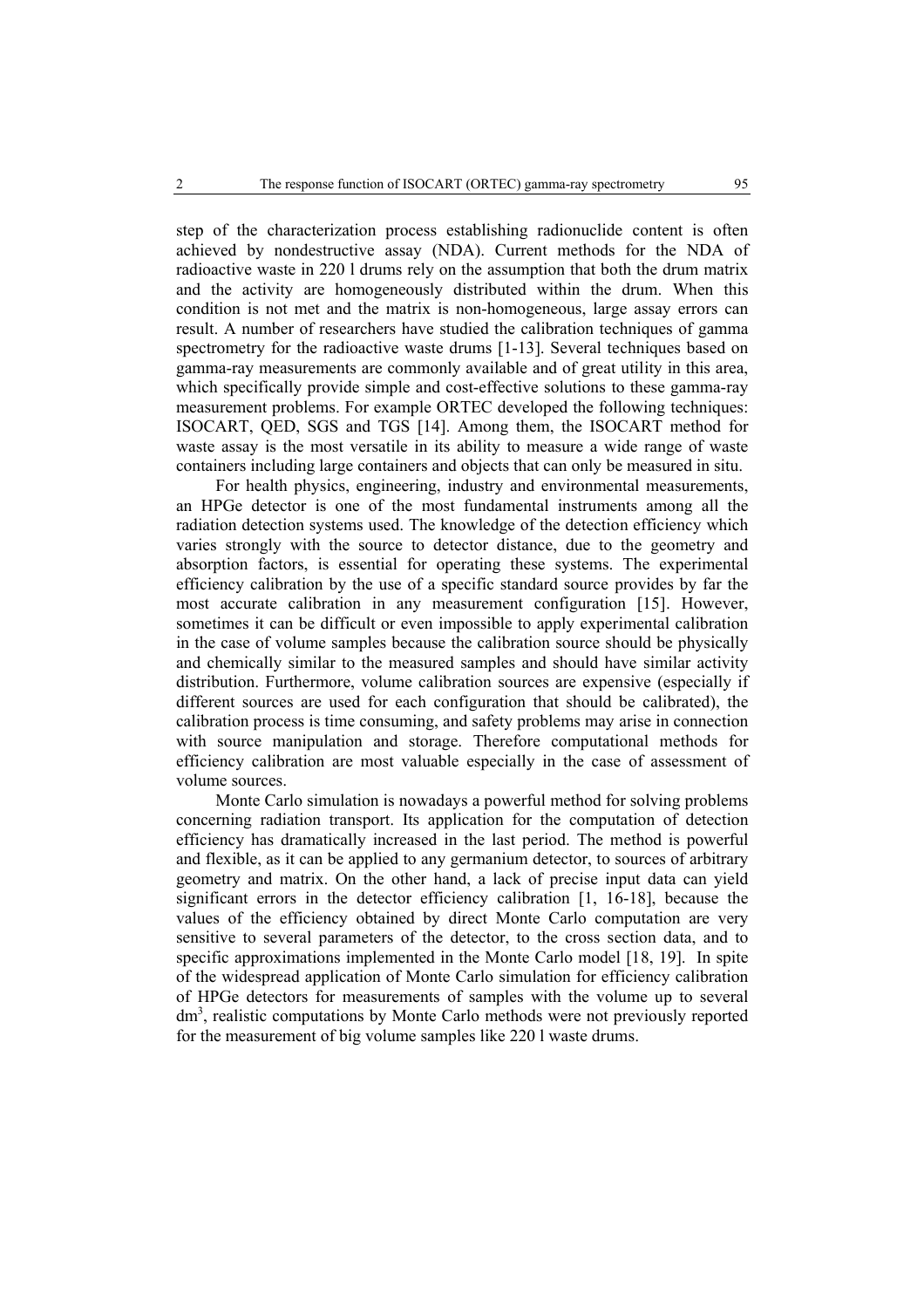In this paper we developed a calculation technique based on realistic Monte Carlo simulation useful for the calibration and the evaluation of measurements of radioactive waste with drum counting systems. Specifically a simulation program based on GEANT 3.21 toolkit was developed to simulate the response function of ISOCART gamma-ray spectrometry system for a geometry measurement with the drum volume divided in 40 volume elements. The Monte Carlo method was applied to obtain the expected spectra in the energy range from 50 to 2000 keV, the full energy peak efficiencies and the total efficiencies for sources uniformly distributed in each of the volume elements defined within the drum as well as for the source uniformly distributed in the entire drum.

## **2. THE SYSTEM DESCRIPTION**

 According to the Ortec online documentation [14] the ISOCART method for waste assay is the most versatile in its ability to measure a wide range of waste containers including large containers and objects that can only be measured in situ. It is also the gamma-ray assay system with the lowest instrument cost. At the same time, the ISOCART method may be the least precise with the largest errors, due to many assumptions that must be made, if the sample is highly inhomogeneous, or has low level of activity.

 The ISOCART system (Fig. 1) used in this study is based on a coaxial p-type (GEM25P4) detector, reprocessed in 2007 by Ortec. The performance specifications of the detector are: relative efficiency is 25%; resolution at 1332 keV  $(60)$  is 1.85 keV and at 122 keV  $(57)$  is 0.82 keV. The diameter of the germanium crystal is 57.4 mm and the length 52.2 mm. The thickness of the dead layer is 0.7 mm on top and sides. A central hole is drilled into the back side of the crystal with 34 mm length and 9 mm diameter. The crystal is encased in aluminum housing with thickness equal to 1.27 mm on top and sides. The distance from end cap to crystal is 3 mm. In the measurement of waste drums this detector is shielded with a lead collimator of 203 mm length, 16 mm thickness and 110 mm inner diameter. The distance from the front of the collimator to the front of the detector is the depth dimension of 20 mm. The radioactive source considered was a 220 l cylindrical waste container with dimensions of 880 mm length and 570 mm diameter, encased in an iron container with walls having the thickness of 1.25 mm. The source matrix considered is concrete with standard composition. The axis of the detector (horizontal) is perpendicular on the axis of the cylinder (vertical); the center of the drum is located at the intersection of the two axes. The distance from the center of the coordinate system associated to the detector to the center of the cylinder is 500 mm.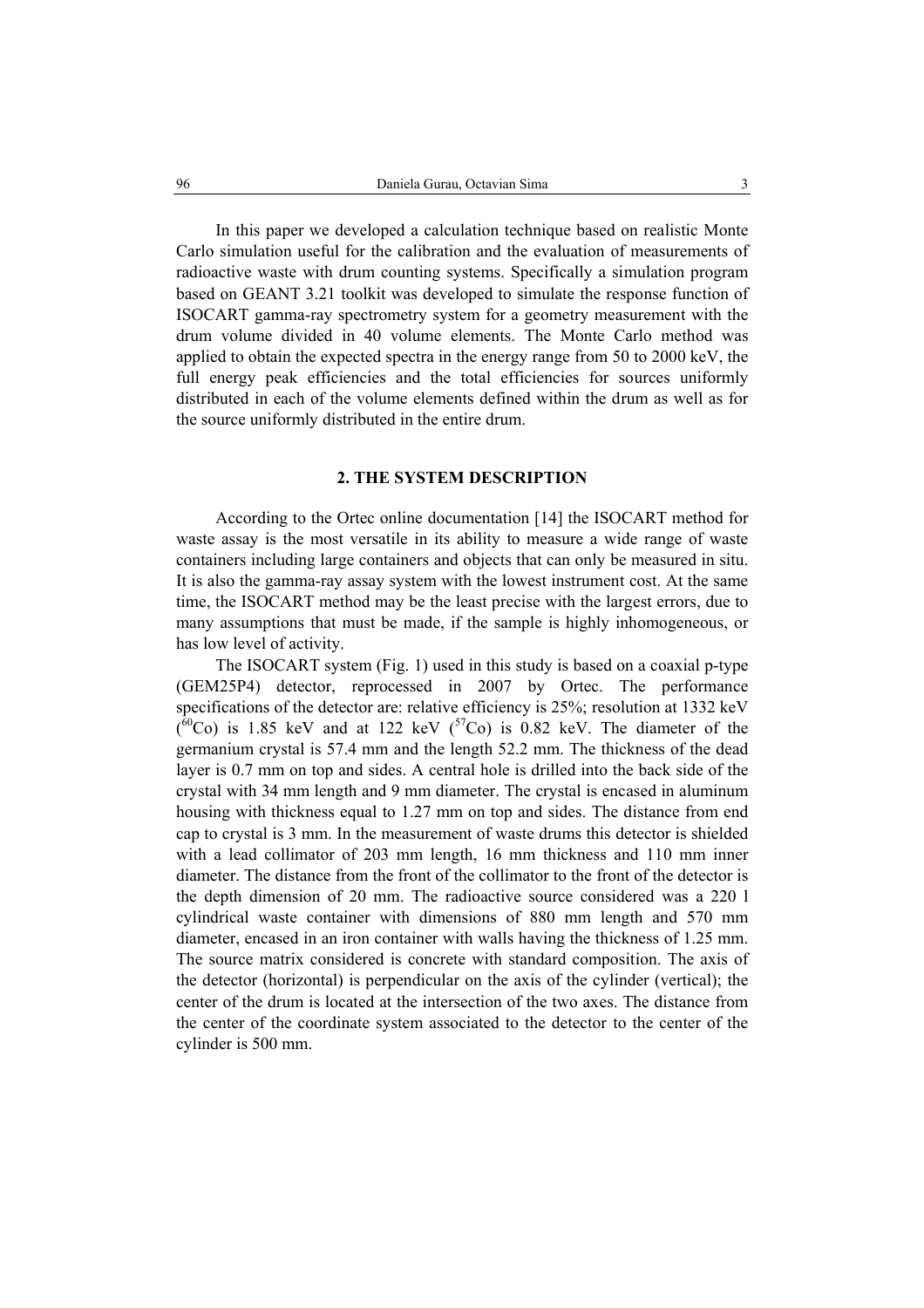#### **3. THE GEANT 3.21 SIMULATION SETUP**

 The process applied in this work is based on the method similar with the tomography procedure. In view of investigating the effect of various radioactive source distributions within the drum, we considered the drum volume divided into many volume elements which are each independently submitted to simulations, so we carried out a lot of Monte Carlo simulations.



Fig. 1 – The ISOCART measurement geometry representation (from the ISOTOPIC Program for Radioactive Waste Characterization).

 The volume elements were defined by applying two divisions of the volume of the drum. The first division, (a), comprising 8 cylindrical segments of 110 mm length each and radius equal to the radius R of the drum, is obtained by sectioning the drum with equidistant horizontal planes perpendicular on the drum axis. The segments are indexed from one base to the other of the drum as S1 to S8. The second division, (b), comprising an inner cylinder and four tubes, concentric with the drum axis, is obtained by defining equidistant cylindrical surfaces of radii  $R_k = k \times R/5$ ,  $k = 1$  to 5, as boundaries of the domains; each domain has the length equal to the length of the drum. In this division the domains are indexed as V1 (the inner cylinder) to V5 (the outermost tube).

 The simulation of a particular system by GEANT 3.21 [21] is achieved by defining the problem of interest with the help of several user routines. In our case, first the geometry of the experimental setup was defined by specifying the detector structure (shape and dimensions, including the dead layer, the detector holder, and the end cap), the shield and the collimator, the drum (including the walls) and the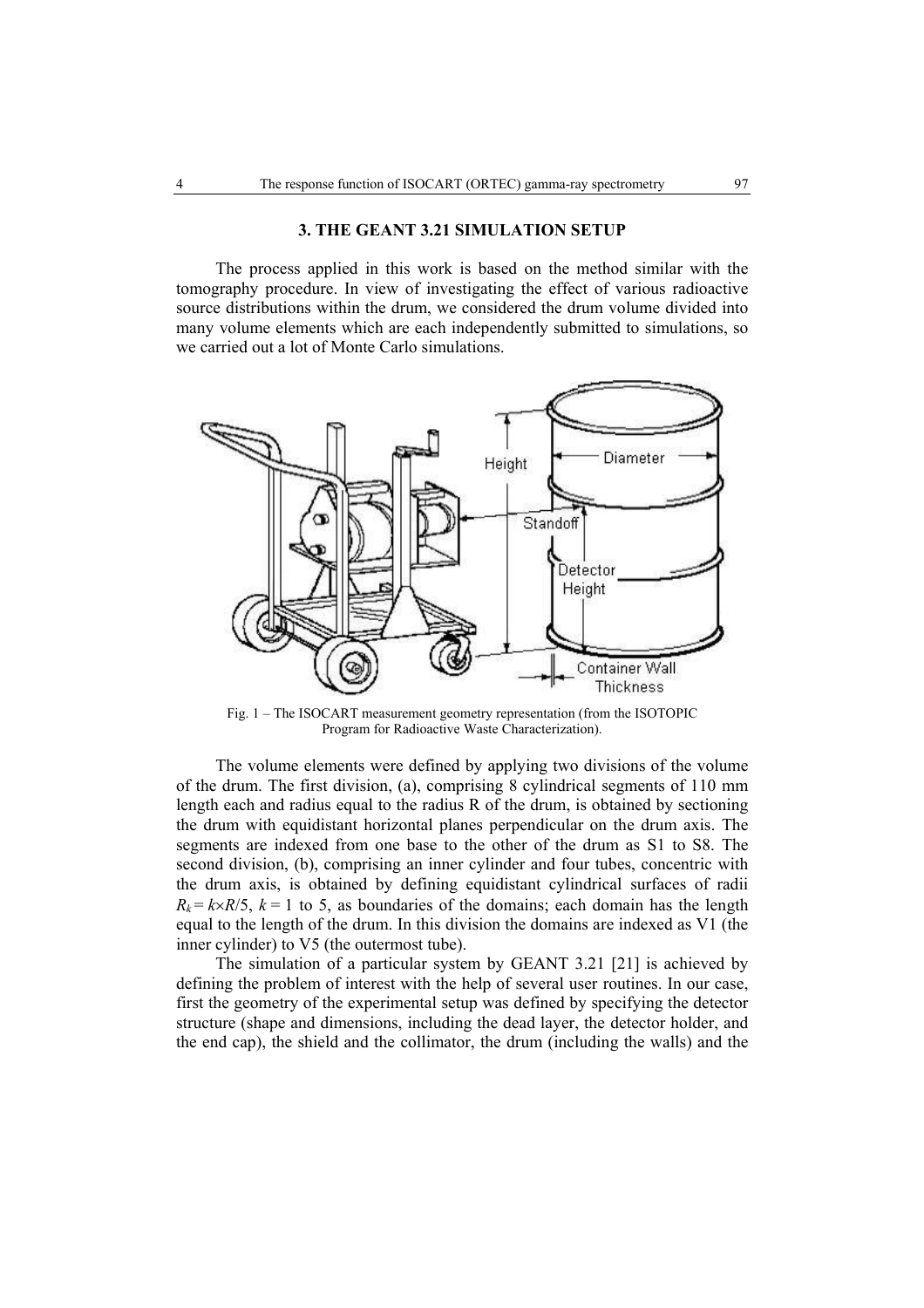relative position of all the volumes. Then for each volume the material data were given. These input data were implemented into the geometry and material user routines of GEANT. In each run the task of the program was to evaluate the energy deposited in the sensitive volume of the detector. The complete definition of each run required also the specification of the volume element from the drum in which the radioactive source was distributed, the energy and the number of source photons to be traced. For each volume element the simulations were done for 11 photon energies: 59.54 keV  $(^{241}Am)$ , 661.66 keV  $(^{137}Cs)$ , 1173.24 and 1332.50 keV  $(60)$  and 121.78, 344.28, 778.90, 964.08, 1085.84, 1112.08 and 1408.01 keV  $(152)$  Eu). For each energy 1.2  $10^{10}$  photons were traced in total for the 40 volume elements, that is  $1.32 \times 10^{11}$  photons in total for all energies.

 Basically the simulation proceeded as follows. One of the domains S1, ... S8, or V1, ...V5 was selected for the current computation. A random emission point was sampled in the selected domain, considering that the radioactivity is uniformly distributed in that domain. Of course, the volume elements S1, ... S8, V1, ...V5 were used only for the definition of the radioactive source, from the point of view of the photon interactions always the complete drum was considered. The direction of the emitted photon was randomly selected from an isotropic distribution. The transport of the source photon, as well as of each secondary photon and electron resulting from interactions in the drum, detector and the other media traversed by the radiations was followed by a realistic simulation of all the relevant interactions. In the case of photons, photoelectric, Compton scattering, coherent (Rayleigh) scattering and pair production were specifically simulated. The lower energy cut off was 10 keV. In the case of electrons ionization, delta electron production, bremsstrahlung emission, multiple scattering, energy loss straggling were described; in the case of positrons besides the same features of course annihilation was included. Electron low energy cut off was 10 keV. Any particle was traced until its energy became low enough for it to be considered locally absorbed, or it escaped from the space region of interest. In the case when the initial source photon or any of the secondary radiations that were produced did interact within the sensitive volume of the detector, the energy deposition in the detector due to all these radiations was evaluated, with the purpose of collecting the ideal energy spectrum of the detector. Then the deposited energy was distorted according to a gaussian distribution closely matching detector resolution in view of constructing the realistic energy spectrum of the detector. The procedure was repeated by selecting a new emission point and following the transport of the photon and of the associated secondary radiations by as many times as specified in the input file. In fact, due to the long computer time required, instead of making a single computation for 1.2  $10^{10}$  source photons for each energy, several runs for a smaller number of source photons were carried out in each case and finally the partial results were combined in a single file.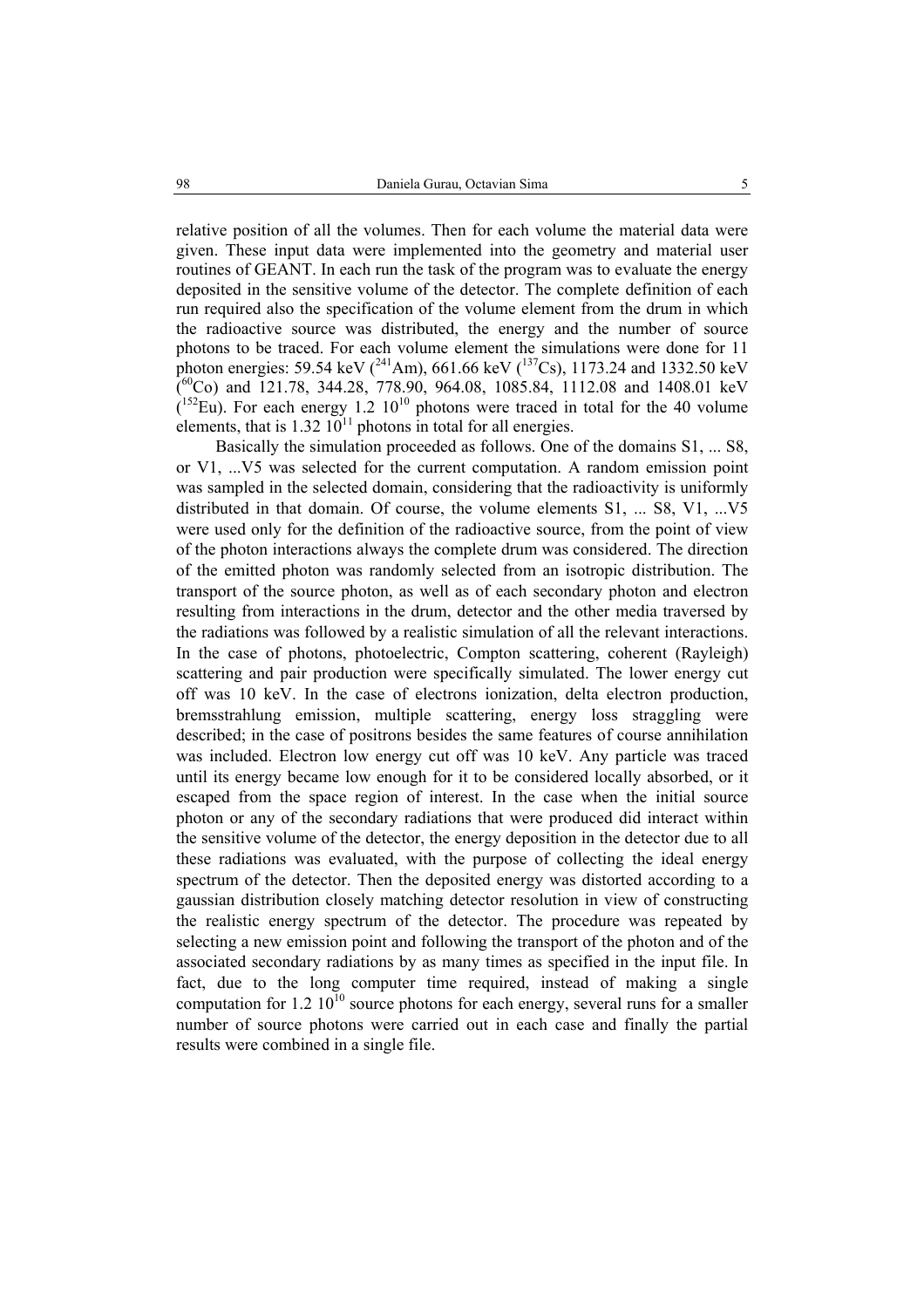In the end the ideal and the realistic spectra were obtained for each energy and for each source domain. Also, the full energy peak efficiencies and the total efficiencies were evaluated in the same cases. It is important to mention that the realistic spectra, obtained by applying an appropriate energy resolution and a typical number of channels, are similar to the experimental data and consequently may be processed with the same software as the measured spectra. Realistic spectra obtained by simulation are also useful for the analysis of specific features of the spectra, *e.g.* for the appropriate evaluation of the contribution of small angle Compton scattering to the background under the peaks, which is especially important for volume sources and low energy photons.

### **4. RESULTS AND DISCUSSIONS**

 In this work the response function of the ISOCART gamma-ray spectrometry system was studied. The Monte Carlo based GEANT 3.21 code was used for the computation of the efficiency and for the simulation of the spectra.

 From the simulations the results (spectra, efficiencies) were obtained independently for 40 different source domains (the sub-domains obtained by both divisions of the drum, the eight segments and the five concentric domains – the inner cylinder and the four tubes). In this paper only the results corresponding to the complete domains S1, ... S8 and V1, ... V5 will be presented. They were computed by combining the results corresponding to the sub-domains included in the domain of interest. For example, in the case of the inner cylinder V1 the values corresponding to the sub-domains defined by the part of the segments S1 to S8 included in the V1 volume were combined together.

In Table 1 the values of the peak efficiency for the cylinder and the four tubes are presented.

| Energy  | Peak efficiency |              |              |          |            |  |  |  |  |
|---------|-----------------|--------------|--------------|----------|------------|--|--|--|--|
| (keV)   | Cylinder        | Tube1        | Tube 2       | Tube 3   | Tube 4     |  |  |  |  |
| 59.54   | $0.00E + 00$    | $0.00E + 00$ | $0.00E + 00$ | 2.61E-07 | 1.69E-05   |  |  |  |  |
| 121.78  | 6.45E-08        | 4.03E-07     | 2.49E-06     | 1.77E-05 | 1.28E-04   |  |  |  |  |
| 344.28  | 1.29E-06        | 3.00E-06     | 9.86E-06     | 3.13E-05 | $1.04E-04$ |  |  |  |  |
| 661.66  | 3.55E-06        | 6.50E-06     | 1.38E-05     | 3.73E-05 | 9.09E-05   |  |  |  |  |
| 778.90  | 4.44E-06        | 7.75E-06     | 1.55E-05     | 3.53E-05 | 9.32E-05   |  |  |  |  |
| 964.08  | $6.94E-06$      | 9.55E-06     | 1.82E-05     | 3.76E-05 | 9.76E-05   |  |  |  |  |
| 1085.84 | 8.31E-06        | 1.07E-05     | 1.93E-05     | 3.93E-05 | 9.88E-05   |  |  |  |  |
| 1112.08 | 9.36E-06        | 1.19E-05     | 1.96E-05     | 3.93E-05 | 9.83E-05   |  |  |  |  |
| 1173.24 | 7.84E-06        | 1.15E-05     | 2.07E-05     | 4.00E-05 | 9.96E-05   |  |  |  |  |
| 1332.50 | 1.05E-05        | 1.35E-05     | 2.32E-05     | 4.26E-05 | $1.01E-04$ |  |  |  |  |
| 1408.01 | 1.08E-05        | 1.42E-05     | 2.39E-05     | 4.36E-05 | 1.02E-04   |  |  |  |  |

*Table1*  The peak efficiency values for the cylinder and the four tubes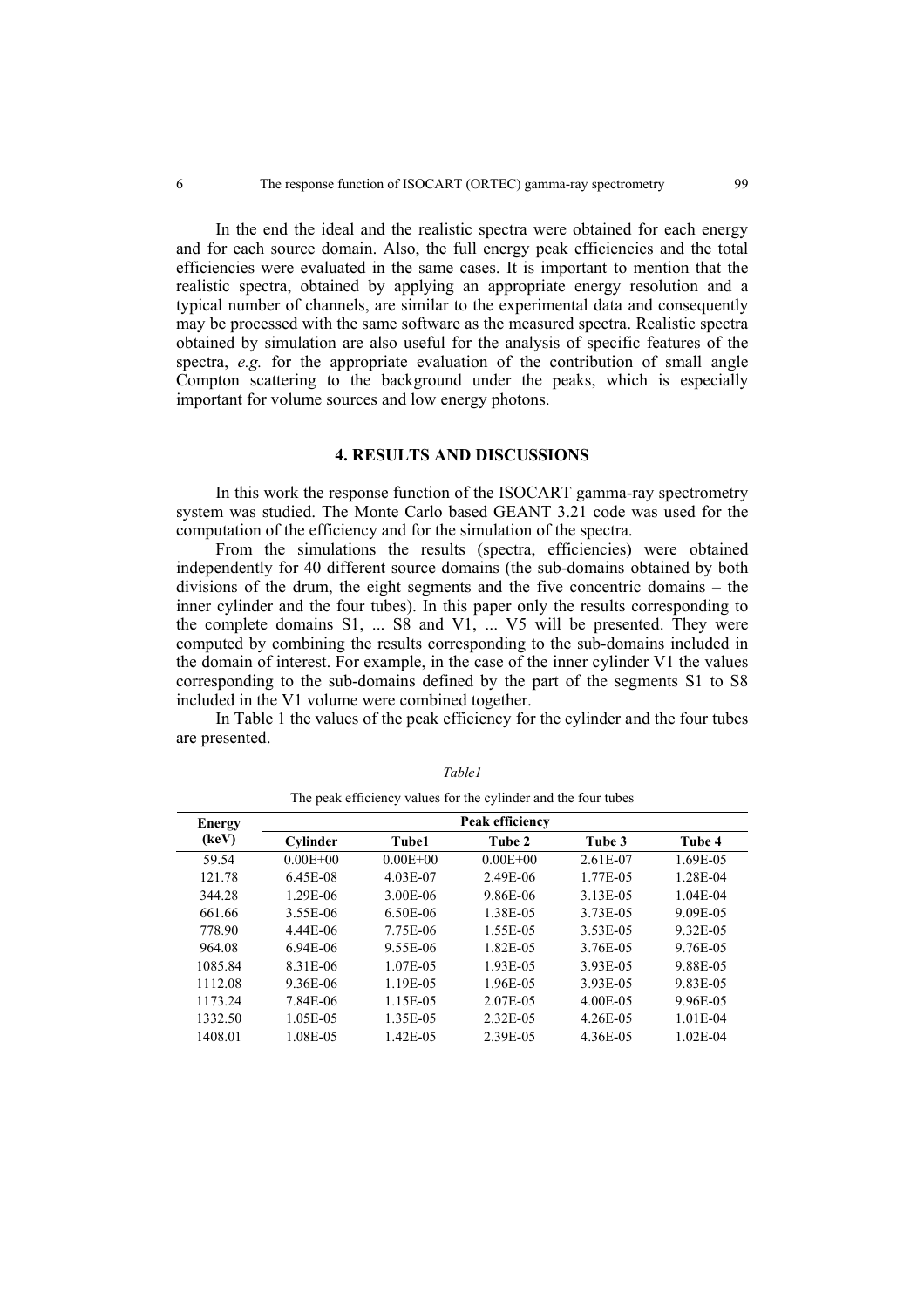

In Fig. 2 the peak and total efficiency curves for the cylinder and the four tubes are presented.

Fig. 2 – The peak (left) and total (right) efficiency curves for the cylinder and the four tubes.

 As it can be seen in Fig. 2 the efficiencies are smaller for the inner cylinder and greater for the outer tube. The systematic increase of the efficiency when the source is distributed in volume elements closer and closer to the surface of the drum (from the inner cylinder to the outer tube) is easily explained by the increase of the mean solid angle and the decrease in the attenuation in the drum. Concerning the energy dependence of the efficiency curve for a given source distribution, this is the result of the energy dependence of the attenuation in the drum and of the energy dependence of the intrinsic efficiency curve of the detector. The attenuation in the drum is constantly decreasing with increasing energy of the photons, consequently more and more photons can escape from the drum as the energy increases, potentially contributing to the detector signal. The relative effect is more pronounced in the case of sources distributed far from the surface of the drum than in the case of sources distributed closer to the surface of the drum (*e.g.* the outermost tube V5); indeed, in the latter case an important fraction of the detected photons come from emission points located close to the surface and for these photons the path length through the drum is short and the attenuation is less important. The intrinsic efficiency curve for a p-type detector increase first with the energy, reaching a maximum at  $100 - 200$  keV [15], then decreases slowly. The initial increase is the result of a smaller attenuation in the Ge dead layer, in the end cap etc. as the energy increases, while at these energies the photons that succeed to penetrate to the sensitive volume of the detector are fully absorbed with a high probability. At higher energies the attenuation in the Ge dead layer and in the end cap is negligible, but the probability of full absorption of the photons in the sensitive volume of the detector decreases with increasing energy. The final energy dependence of the efficiency for the sources considered in this work results from the balance of the two factors. In the case of the inner cylinder and of the inner tubes the attenuation in the drum is always the dominating factor and the efficiency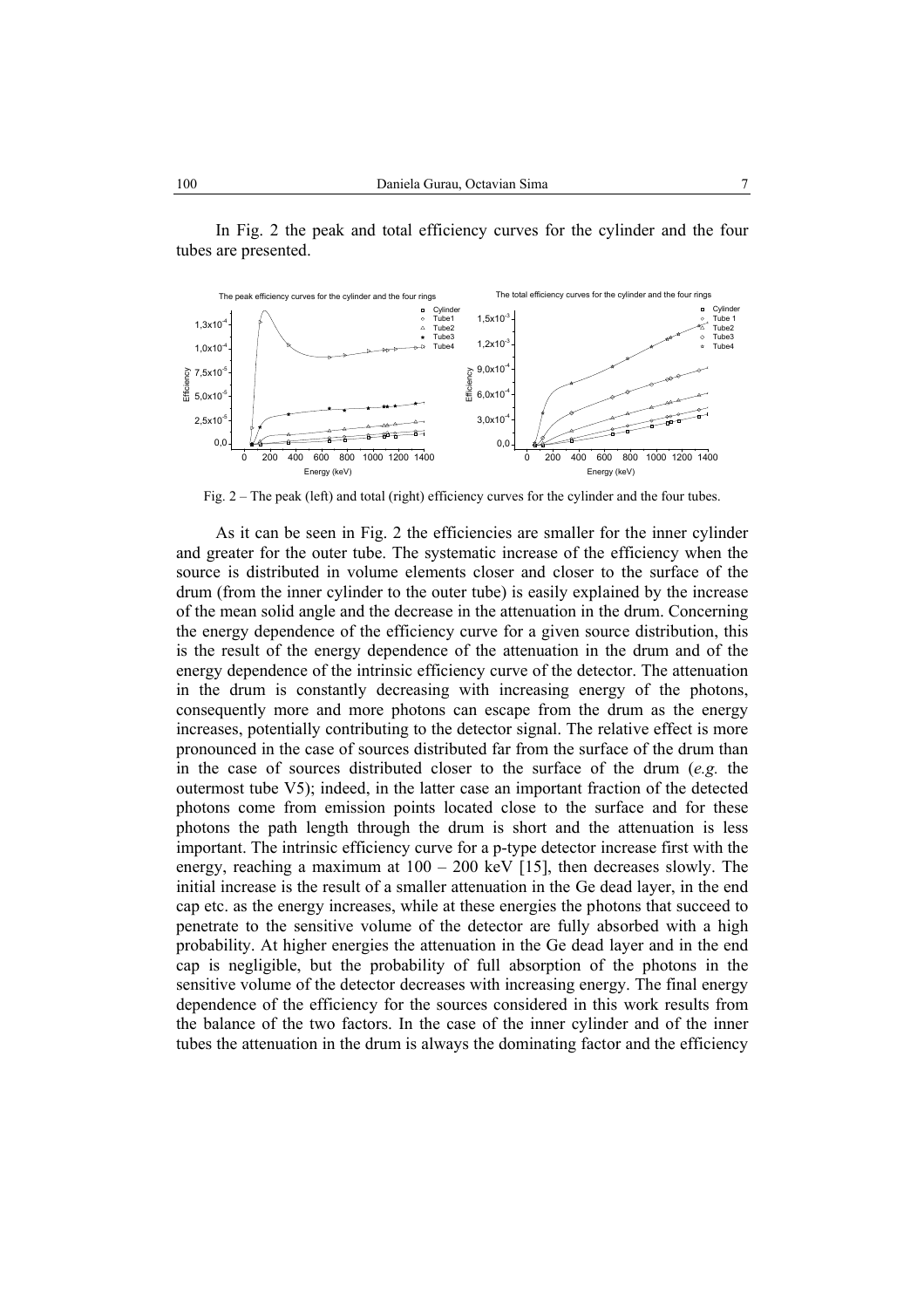increases constantly with photon energy, which is atypical for efficiency curves. In the case of the outermost tube the contribution of the emission points located close to the surface of the drum is less affected by attenuation in the drum; therefore the energy dependence of the intrinsic efficiency shows up in the final full energy peak efficiency curve, by the initial increase and then the decrease of the efficiency up to about 600 keV.

*Table 2* 

In Table 2 the values of peak efficiency for the eight segments are presented.

| The peak efficiency values for the eight segments |                 |              |             |                                     |                   |          |              |              |  |  |  |
|---------------------------------------------------|-----------------|--------------|-------------|-------------------------------------|-------------------|----------|--------------|--------------|--|--|--|
| <b>Energy</b>                                     | Peak efficiency |              |             |                                     |                   |          |              |              |  |  |  |
| (keV)                                             | Segment         |              |             |                                     |                   |          |              |              |  |  |  |
|                                                   | 1               | $\mathbf{2}$ | 3           | 4                                   | 5                 | 6        | 7            | 8            |  |  |  |
| 59.54                                             | $0.00E + 00$    | $0.00E + 00$ | 1.79E-09    |                                     | 8.55E-06 8.56E-06 | 2.30E-09 | $0.00E + 00$ | $0.00E + 00$ |  |  |  |
| 121.78                                            | $0.00E + 00$    | $0.00E + 00$ | 3.18E-07    | 7.46E-05                            | 7.37E-05          | 3.12E-07 | $0.00E + 00$ | $0.00E + 00$ |  |  |  |
| 344.28                                            | 6.51E-08        | 5.56E-08     |             | 1.21E-06 7.34E-05 7.34E-05          |                   | 1.15E-06 | 5.20E-08     | 7.27E-08     |  |  |  |
| 661.66                                            | 2.45E-06        | 3.38E-06     | 9.17E-06    | 6.25E-05 6.31E-05                   |                   | 5.41E-06 | 3.51E-06     | 2.48E-06     |  |  |  |
| 778.90                                            | 3.62E-06        | 5.21E-06     |             | 7.98E-06 6.17E-05 6.13E-05 7.89E-06 |                   |          | 4.96E-06     | 3.51E-06     |  |  |  |
| 964.08                                            | 4.85E-06        | 7.12E-06     | $1.13E-0.5$ | 6.11E-05 6.16E-05                   |                   | 1.15E-05 | 7.48E-06     | 4.94E-06     |  |  |  |
| 1085.84                                           | 5.47E-06        | 8.30E-06     |             | 1.29E-05 6.19E-05 6.10E-05          |                   | 1.31E-05 | 8.15E-06     | 5.52E-06     |  |  |  |
| 1112.08                                           | 5.82E-06        | 8.48E-06     | 1.39E-05    | 6.16E-05 6.03E-05                   |                   | 1.41E-05 | 8.59E-06     | 5.76E-06     |  |  |  |
| 1173.24                                           | $6.01E-06$      | 8.78E-06     | 1.40E-05    | $6.10E-0.5$                         | 6.08E-05          | 1.38E-05 | 8.94E-06     | $6.24E-06$   |  |  |  |
| 1332.50                                           | 6.97E-06        | 1.06E-05     | 1.65E-05    | 6.18E-05 6.20E-05                   |                   | 1.64E-05 | 1.01E-05     | 6.80E-06     |  |  |  |
| 1408.01                                           | 7.33E-06        | 1.07E-05     | 1.68E-05    | $6.16E-0.5$                         | 6.21E-05          | 1.74E-05 | 1.09E-05     | 7.24E-06     |  |  |  |

In Fig. 3 the peak and total efficiency curves for the eight segments are presented.



Fig. 3 – The peak (left) and total (right) efficiency curves for the eight segments.

In Fig. 4 the corresponding peak efficiency curves and the total efficiency curves simulated for the entire drum are presented.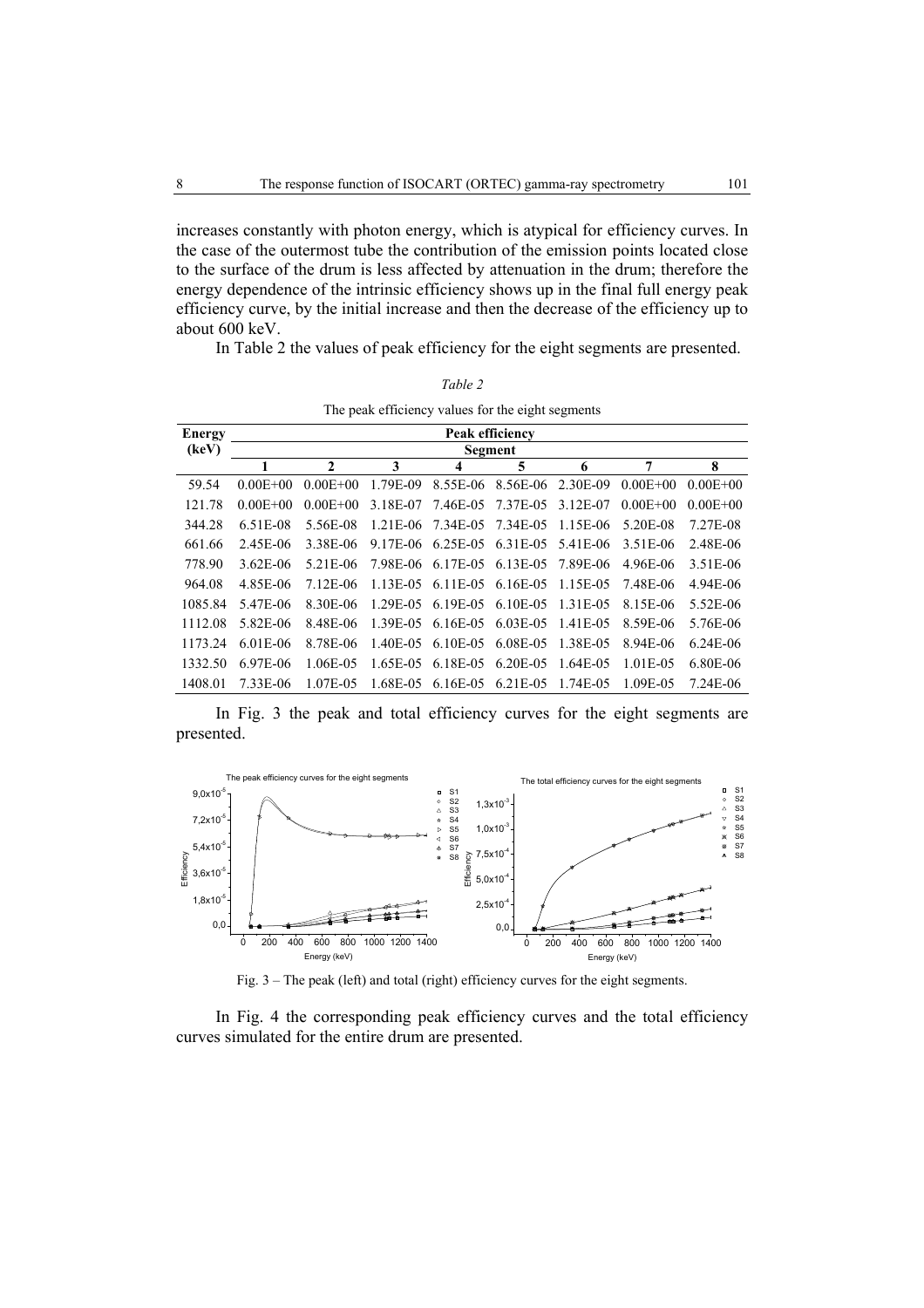

Fig. 4 – The peak (left) and total (right) efficiency curves for the drum .

Qualitatively the results displayed in Fig. 2 and Fig. 3 can be explained with similar arguments as the results displayed in Fig. 1. The segments S4 and S5 are located in front of the detector and the behavior of the efficiency curve is similar to the case of the V5 outermost cylinder. The segments S1 and S8 are farthest from the detector; the photons should come towards the detector on inclined trajectories, that are longer in average and consequently the attenuation in the drum is more important. In addition, the solid angle considerations explain the smaller values of the efficiency for the segments S1 and S8. The case of the entire drum is closer to the case of the source distributed in the V5 tube. The more important increase in the efficiency as the energy increases in the case of the entire drum than in the case of V5 is a consequence of an increase with energy of the effective volume of the active source, defined as the volume from where the emitted photons can contribute significantly to the peak efficiency.

The uncertainty obtained for the simulated efficiencies are in the range  $0.13 \div 4.0\%$  for peak efficiencies and  $0.03 \div 1\%$  for total efficiencies.

#### **5. CONCLUSIONS**

In this study the spectra and the peak and total efficiencies for several distributions of the radioactive source in a waste drum container were obtained by realistic Monte Carlo simulation. The code used was GEANT 3.21. The simulations were done for 11 photon energies and for sources distributed in 8 cylindrical segments and 5 concentric domains defined within the drum. The magnitude of the full energy peak efficiency and the energy dependence of the efficiency curves were displayed and discussed. The procedure will be used in future studies for the interpretation of the results obtained concerning the dispersion of the activity in the drum.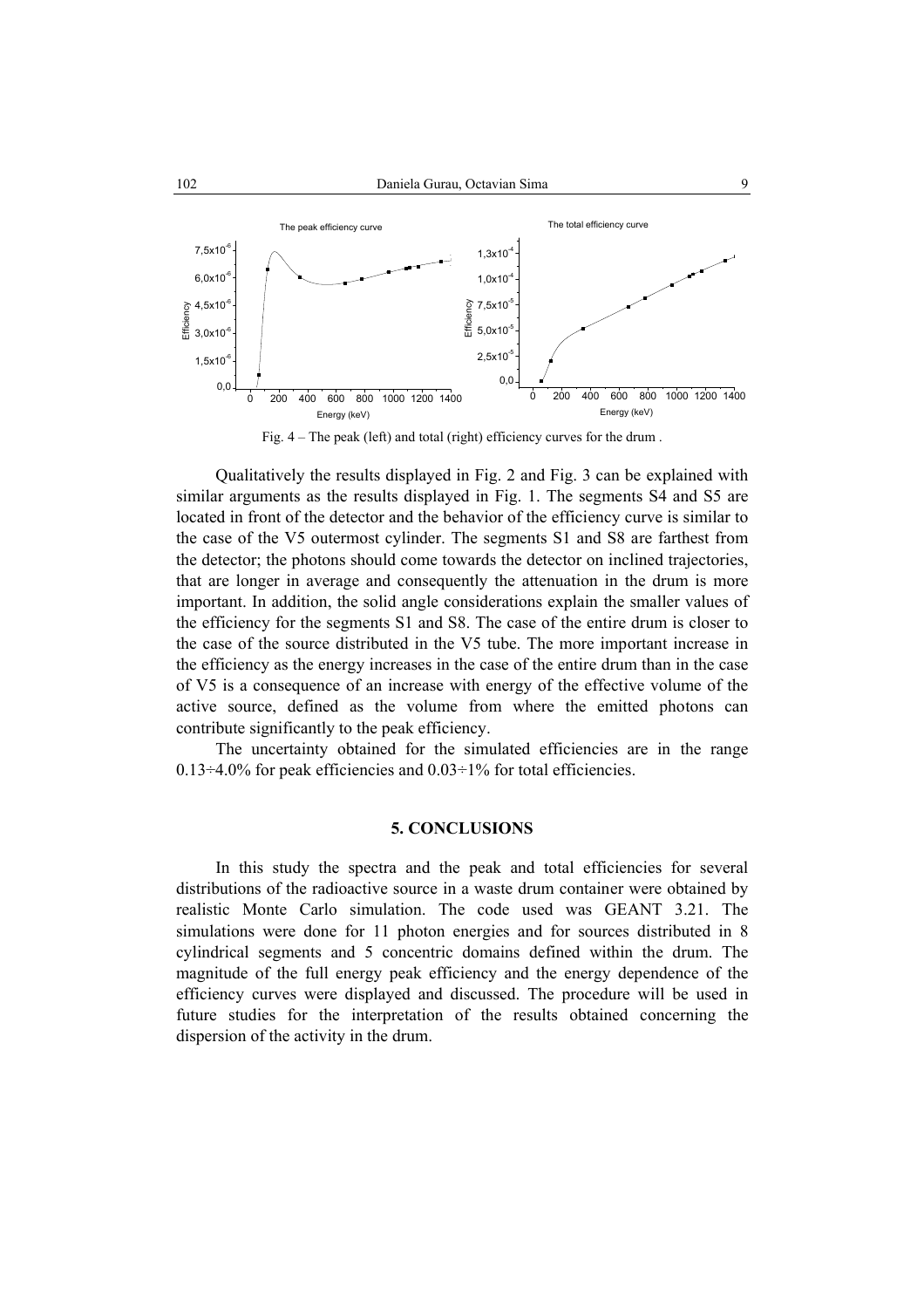#### REFERENCES

- 1. P. Filβ, *Relation between the activity of a high-density waste drum and its gamma count rate measured with an unshielded Ge-detector*, Applied Radiation and Isotopes, **46**, *8*, pp. 805–812 (1995).
- 2. J.H. Liang, S.H. Jiang, G.T. Chou, *A theoretical investigation of calibration methods for radwaste radioactivity detection systems*, Applied Radiation and Isotopes, **47**, *7*, pp. 669–675 (1996).
- 3. J.H. Liang, S.H. Jiang, J.T. Chou, C.C. Chen, S.W. Lin, C.H. Lee, S.T. Chiou, *Parametric study of shell-source method for calibrating radwaste radioactivity detection systems*, Applied Radiation and Isotopes, **49**, *4*, pp. 361–368 (1998).
- 4. M. Bruggeman, J. Gerits, R. Carchon, *A minimum biased shell-source method for the calibration of rad-waste assay systems*, Applied Radiation and Isotopes, **51**, *3*, pp. 255–259 (1999).
- 5. M. Bruggeman, R. Carchon, *Solidang, a computer code for the computation of the effective solid angle and correction factors for gamma spectroscopy-based waste assay*, Applied Radiation and Isotopes, **52**, *3*, pp. 771–776 (2000).
- 6. L. Dinescu, I. Vata, I.L. Cazan, R. Macrin, Gh. Caragheorgheopol, Gh. Rotarescu, *On the efficiency calibration of a drum waste assay system*, Nuclear Instruments and Methods in Physics Research, **A 487**, pp. 661–666 (2002).
- 7. O. Sima, I.L. Cazan, L. Dinescu, D.Arnold, *Efficiency calibration of high volume samples using the GESPECOR software*, Applied Radiation and Isotopes, **61**, pp. 123–127 (2004).
- 8. M. Toma, O. Sima, C. Olteanu, *Experimental and simulated studies for the calibration of a radioactive waste assay system*, Nuclear Instruments and Methods in Physics Research, A **580**, *1*, pp. 391–395 (2007).
- 9. Y.F. Bai, E. Mauerhofer, D.Z. Wang, R. Odoj, *An improved method for the non-destructive characterization of radioactive waste by gamma scanning*, Applied Radiation and Isotopes, **67**, *10*, 1897–1903 (2009).
- 10. T.Q. Dung, N.D.Thanh, L.A. Tuyen, L.T. Son, P.T. Phuc, *Evaluation of a gamma technique for the assay of radioactive waste drums using two measurements from opposing directions*, Applied Radiation and Isotopes, **67**, *1*, 164–169 (2009).
- 11. M.C. Yuan, C.H. Yeh, J.J. Wang, I.J. Chen, C.F. Wang, *The calibration and evaluation of a radioactive waste drum counting system*, Applied Radiation and Isotopes, **67**, *5*, 931–934 (2009).
- 12. D. Stanga, D. Radu, O. Sima, *A new model calculation of the peak efficiency for HPGe detectors used in assays of radioactive waste drums*, Applied Radiation and Isotopes, **68**. *7–8*, 1418–1422 (2010).
- 13. M. Toma, C. Cristache, L. Done, F. Dragolici, O. Sima, *Characterization studies of radioactive waste drums using high resolution gamma spectrometric systems*, AIP Conference Proceedings, **1203**, pp. 35–39 (2010).
- 14. \*\*\* http://ortec-online.com
- 15. K. Debertin, R.G. Helmer, *Gamma- and X-Ray Spectrometry with Semiconductor Detectors*, North-Holland, Amsterdam, 1988, pp. 205–258.
- 16. R.G. Helmer, J.C. Hardy, V.E. Iacob, M. Sanchez-Vega, R.G. Neilson, J. Nelson, *The use of Monte Carlo calculations in the determination of a Ge detector efficiency curve*, Nuclear Instruments and Methods in Physics Research, **A 511**, pp. 360–381 (2003).
- 17. D. Arnold, O. Sima, *Extension of the efficiency calibration of the germanium detectors using the GESPECOR software*, Applied Radiation and Isotopes, **61**, pp. 117–121 (2004).
- 18. R.G. Helmer, N. Nica, J.C. Hardy, V.E. Iacob, *Precise efficiency calibration of an HPGe detector up to 3.5 MeV, with measurements and Monte Carlo calculations*, Applied Radiation and Isotopes, **60**, pp. 173–177 (2004).